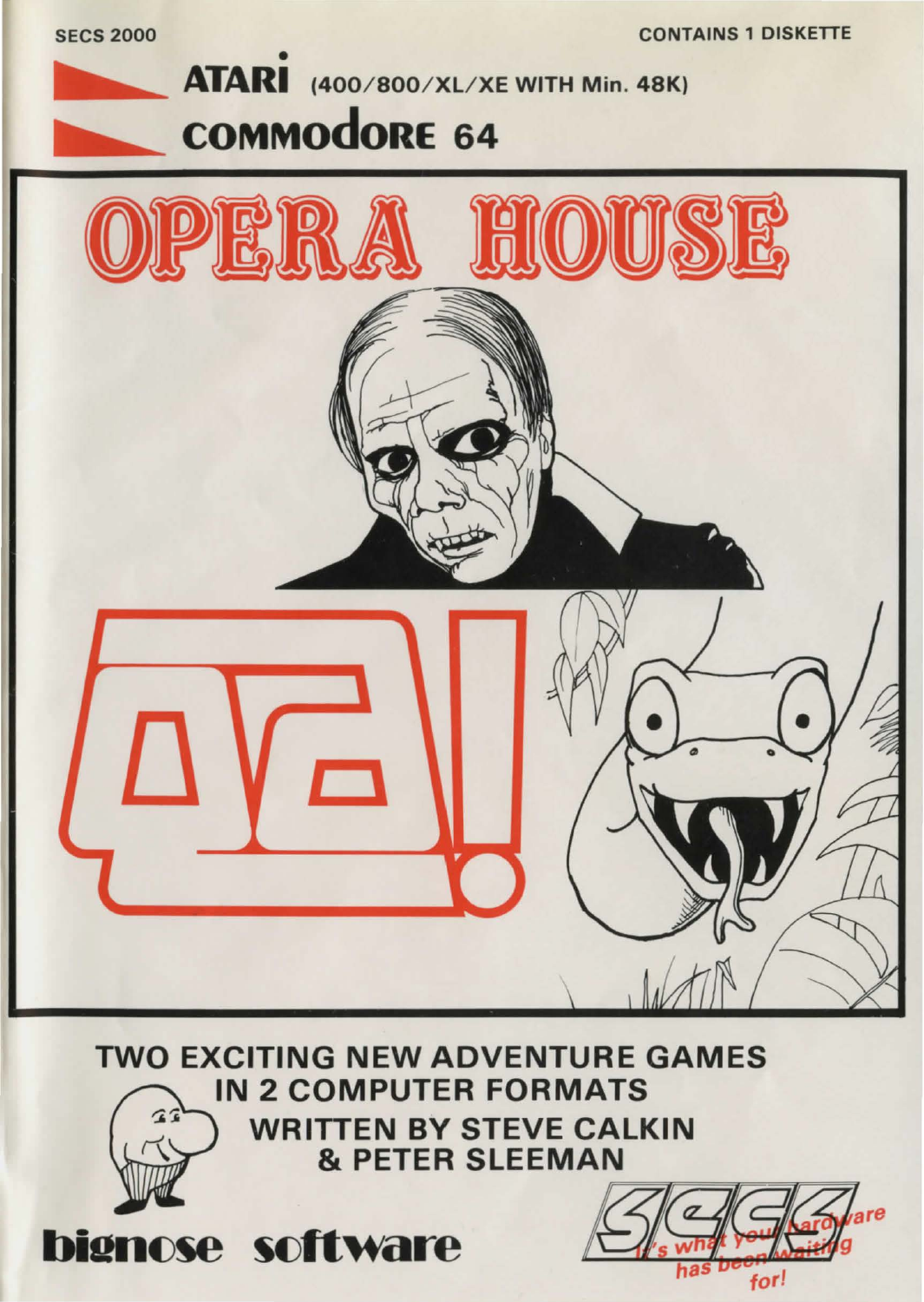## **HOW TO PLAY** "QAI" **and "OPERA HOUSE" . .** .

These adventures encourage you to use your imagination to the full, as you are thrown headlong into a daring situation, for which you must uncover the plot and solve a multitude of puzzles (some reveal vital clues, other are red herrings!). Each game is designed to infuriate you, with your computer acting as your eyes, ears, nose and hands - it tells you what is around you, and you type the action you wish to take.

You type TWO WORDS to describe your intended action, followed by a press of the RETURN key. For example,

 $GO SHACK - (go into the shock)$ SEND MESSAGE - (send a message using item in question)  $PROD$  PATH  $-$  (prod the path in front) WEAR RUCKSACK - (wear rucksack) etc. etc.,

and you may abbreviate each word to just the first four letters if you wish. To make the adventures even more tricky, only selected words can be used, and some of these are only recognised in certain situations (it will become obvious which words are not recognised). To help you, these are sorne of the words that will be useful to you at certain stages:-

N (go NORTH), S (SOUTH), E (EAST), W (WEST), I (List everything being carried), L(Look around), U (go UP), D (DOWN), GET, MOVE, GO, LOOK, CLIMB, TAKE, DROP, OPEN, GIVE, CLOSE, READ, PUSH, PLACE, WEAR, HIT, PULL, LIGHT, MEND, RUB, CUT, SMASH, SHOOT, BREAK, LISTEN, UNLOCK.

You will need to persevere to solve each plot, and so we have included a " Save" option that allows you to pick-up where you left off next time you play; or to store your position before attempting a dangerous move I Type SAVE to store your current position. Once a SAVE is complete, the game will continue from where you left off. To re-load a saved game, type LOAD. If you have just loaded one of the programs, type Yin response to the question " Restore Previously Saved Game?". The action will continue where you left off . . .

## **LOADING PROCEDURE - ATARI COMPUTERS**

TO LOAD "QA/" *or* "OPERA HOUSE" . ..

1) Set-up your Computer system as detailed in the relevant booklets that accompany the hardware. IF YOU DO NOT own an Atari XL or XE series computer, you will need to insert a BASIC cartridge into the Computer (XL and XE feature built-in BASIC).

2) Place the diskette into your disk drive, ENSURING THAT IT IS THE CORRECT SIDE FOR ATARI COMPUTERS (see diskette label).

3) Ensure that all hardware is switched ON except the Computer.

4) Switch the Computer ON.

5) Loading will commence now. You will be presented with a menu, offering you "OPERA HOUSE''. or "QAI''. Select as directed upon the screen.

6) Once the program of your choice has loaded, and you have read the title pages, a message "Restore Previous Game?" will be displayed. Type N if you have not previously saved your game, and the adventure will begin . .. Good Luck!

**LOADING PROCEDURE - COMMODORE 64** 

TO LOAD "QA/" *or* "OPERA HOUSE" . ..

1) Set-up your Computer system as detailed in the relevant booklets that accompany the hardware. 2) Place the diskette into your disk drive, ENSURING THAT IT IS THE CORRECT SIDE FOR THE COMMODORE-64 COMPUTER (see diskette label).

3) Ensure that all hardware is switched ON except the Computer.

4) Switch the Computer ON. READY will be displayed.

5) To load "OPERA HOUSE" type:-

| LOAD "OPERA $\star$ ", 8 | (press RETURN) |
|--------------------------|----------------|
| To load " $QAI"$ type:-  |                |
| LOAD "QA! $\star$ ", 8   | (press RETURN) |

6) Once the program of your choice has loaded, type RUN. Once you have read the title pages, a message "Restore Previous Game?" will be displayed. Type N if you have not previously saved your game, and the adventure will begin ... Good Luck!

(c) 1986 by SECS Ltd. Produced and manufactured under license from B1gnose Software. The games. the program codes, game mechanics, audio-visual presentation and documentation are protected by National and International copyright laws. The distribution **and sale of this product are intended for the use of the original purchaser only and for use only on the computer systems specified. This product may not be stored, translated, transmitted, reproduced or distributed in any form or by any means or offered for hire or for sale on any optional buy back basis without express written consent of SECS Ltd. All rights of author and owner reserved worldwide**